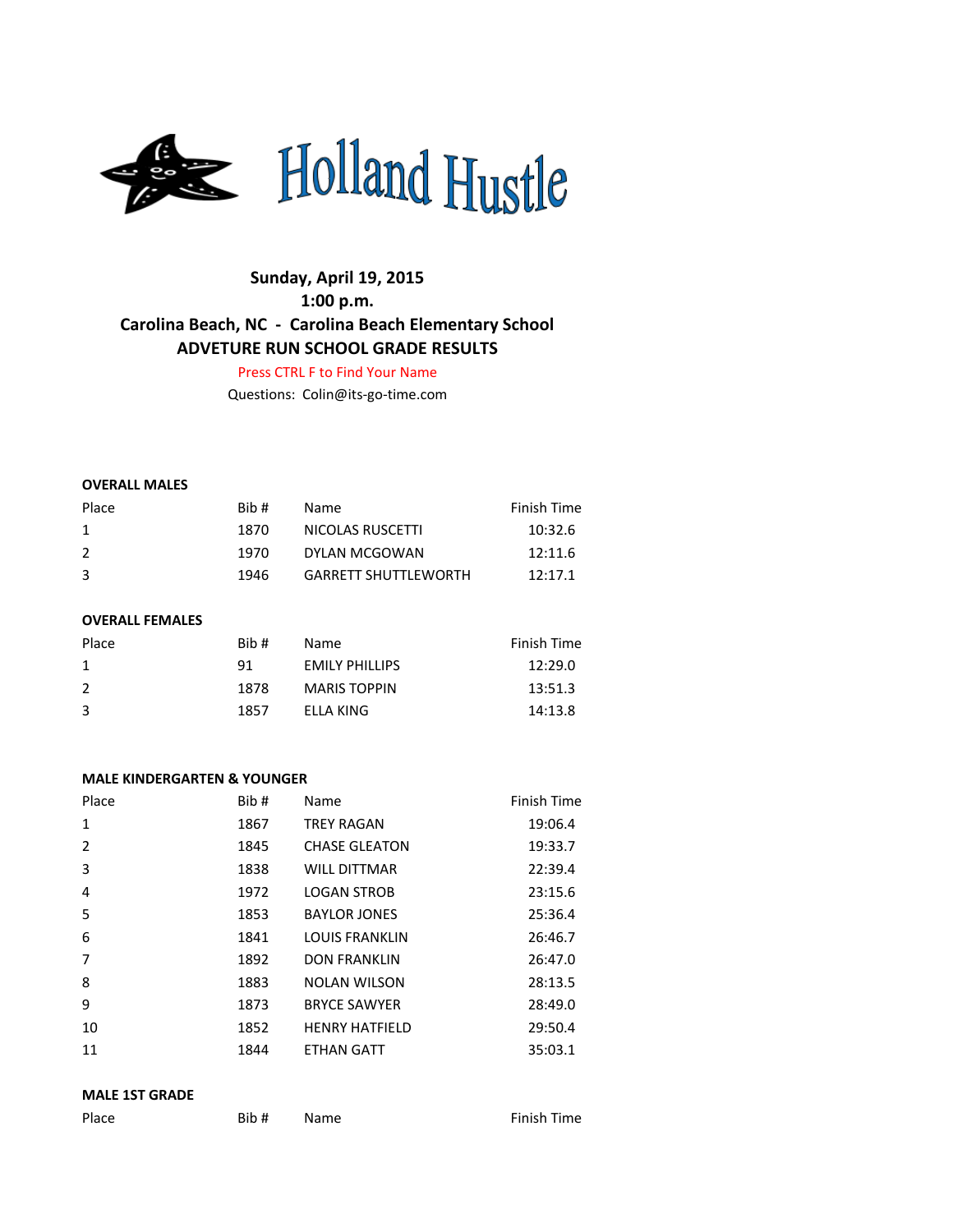|    | 94   | SEBASTIAN ZACCHINO   | 23:29.5 |
|----|------|----------------------|---------|
|    | 1919 | KOA LANCASTER        | 25:57.5 |
| -3 | 1907 | JONAS BOUCH          | 26:55.0 |
| 4  | 1860 | <b>WYNTON LAWRIE</b> | 28:06.5 |
| 5  | 1914 | KASHI HENRY          | 29:41.7 |

## **MALE 2ND GRADE**

| Place          | Bib # | Name                   | Finish Time |
|----------------|-------|------------------------|-------------|
| $\mathbf{1}$   | 1869  | <b>GRANT RUSCETTI</b>  | 15:35.7     |
| 2              | 1906  | <b>VINCENT ARGILLO</b> | 16:02.6     |
| 3              | 1876  | <b>CHARLIE STREB</b>   | 17:57.6     |
| 4              | 1877  | JOHNATHAN STRICKLAND   | 18:28.1     |
| 5              | 1938  | <b>JAMES BARNES</b>    | 18:41.9     |
| 6              | 1832  | <b>NICK BRAMHALL</b>   | 20:07.4     |
| $\overline{7}$ | 1922  | <b>TREY MEDLIN</b>     | 26:12.6     |
| 8              | 1923  | <b>ANTHONY PALERMO</b> | 26:27.2     |
| 9              | 1884  | <b>KADEN WINEBAR</b>   | 29:47.9     |

## **MALE 3RD GRADE**

| Place          | Bib# | Name                    | Finish Time |
|----------------|------|-------------------------|-------------|
| $\mathbf{1}$   | 1995 | <b>NOAH PIPER</b>       | 14:19.7     |
| 2              | 1896 | <b>MARK HATFIELD</b>    | 16:16.1     |
| 3              | 1918 | <b>CAMP LANCASTER</b>   | 16:20.6     |
| $\overline{4}$ | 1960 | <b>CARSON SANDRIN</b>   | 17:18.2     |
| 5              | 1851 | <b>GRAYSON HATFIELD</b> | 17:22.0     |
| 6              | 1847 | <b>WILLIAM GRIFFEN</b>  | 20:15.4     |

#### **MALE 4TH GRADE**

| Place          | Bib# | Name                  | Finish Time |
|----------------|------|-----------------------|-------------|
| $\mathbf{1}$   | 1885 | <b>JOSH WRIGHT</b>    | 13:56.1     |
| $\overline{2}$ | 1963 | DREW LAMB             | 14:21.8     |
| 3              | 1965 | <b>BRIAN GRAYBUSH</b> | 15:42.2     |
| $\overline{4}$ | 1969 | DAVIS MCGOWAN         | 15:55.6     |
| 5              | 1940 | <b>CALEB CAMPBELL</b> | 18:05.3     |
| 6              | 1974 | <b>ERIC SHUMWAY</b>   | 18:31.7     |
| $\overline{7}$ | 1981 | <b>VAN COLEY</b>      | 21:30.6     |
| 8              | 1951 | <b>WYATT COLEY</b>    | 23:19.2     |
| 9              | 1864 | <b>BRANDON PARK</b>   | 25:50.1     |

# **MALE 5TH GRADE**

| Bib# | Name                         | Finish Time |
|------|------------------------------|-------------|
| 1982 | SHERMAN LOUIS CRINER         | 12:37.0     |
| 1964 | <b>MCKOY GRAHAM</b>          | 13:06.6     |
| 1941 | <b>CAMERON CAMPBELL</b>      | 15:05.5     |
| 1977 | <b>CHRISTOPHER SCHWENKER</b> | 15:36.9     |
| 1831 | <b>CONNOR BRAMHALL</b>       | 19:52.1     |
|      |                              |             |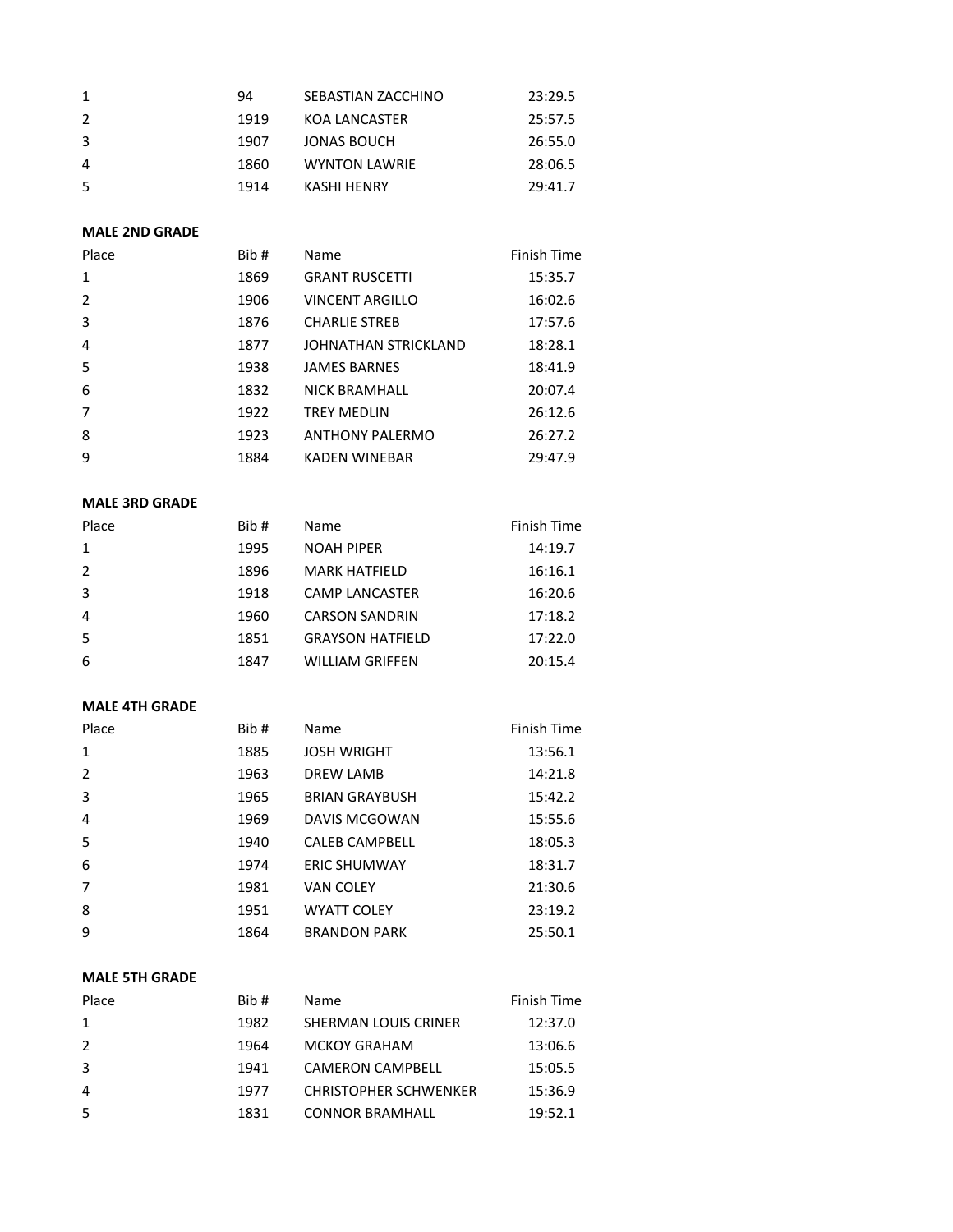## **MALE MIDDLE SCHOOL**

| Place         | Bib # | Name                        | Finish Time |
|---------------|-------|-----------------------------|-------------|
| $\mathbf{1}$  | 1947  | <b>MATTHEW SHUTTLEWORTH</b> | 12:31.7     |
| $\mathcal{L}$ | 1882  | <b>GRAYSON WILSON</b>       | 13:31.5     |
| -3            | 1978  | NICHOLAS SCHWENKER          | 13:49.2     |

#### **MALE ADULTS**

| Place          | Bib # | Name                   | Finish Time |
|----------------|-------|------------------------|-------------|
| 1              | 1993  | <b>JEREMY ROBINSON</b> | 15:21.9     |
| 2              | 1899  | DONALD MCLAMB          | 18:21.8     |
| 3              | 1902  | <b>BEN STRICKLAND</b>  | 18:28.0     |
| $\overline{4}$ | 1893  | <b>CHAD GLEATON</b>    | 19:33.4     |
| 5              | 1954  | <b>BOYD ANDERSON</b>   | 20:50.9     |
| 6              | 1968  | <b>BERT HATCHELL</b>   | 21:07.9     |
| $\overline{7}$ | 1862  | JOHN OLDHAM            | 26:35.3     |
| 8              | 1904  | KILON WILSON           | 28:13.9     |
|                |       |                        |             |

#### **FEMALE KINDERGARTEN & YOUNGER**

| Place          | Bib# | Name                  | Finish Time |
|----------------|------|-----------------------|-------------|
| $\mathbf{1}$   | 1858 | <b>KATE KING</b>      | 20:26.1     |
| 2              | 1863 | PEYTON OLDHAM         | 26:34.2     |
| 3              | 2000 | <b>LILY MCKEE</b>     | 27:57.6     |
| $\overline{4}$ | 1854 | <b>FINNLEY JONES</b>  | 29:31.0     |
| 5              | 1897 | RACHEL HATFIELD       | 29:53.2     |
| 6              | 1829 | <b>LEAH BRADLEY</b>   | 30:37.1     |
| $\overline{7}$ | 1932 | <b>ADELINE FISHER</b> | 31:16.6     |
| 8              | 1959 | <b>IVY HARDISON</b>   | 32:58.2     |
| 9              | 1958 | <b>AMY HARDISON</b>   | 33:00.8     |
| 10             | 1996 | <b>SCOUT HATCHELL</b> | 33:49.7     |
| 11             | 1927 | 1996 STOUGH           | 34:48.1     |
| 12             | 1921 | <b>MIA MEDLIN</b>     | 35:37.1     |

## **FEMALE 1ST GRADE**

| Place          | Bib# | Name                  | Finish Time |
|----------------|------|-----------------------|-------------|
| $\mathbf{1}$   | 1875 | <b>IRELAND SAWYER</b> | 18:57.0     |
| 2              | 1908 | <b>HAVANA CHMIEL</b>  | 19:24.0     |
| 3              | 1865 | <b>TAYLOR PLATZ</b>   | 19:41.8     |
| $\overline{4}$ | 1846 | <b>SARAH GRIFFEN</b>  | 21:43.3     |
| 5              | 1900 | <b>JAMIE PENN</b>     | 25:39.5     |
| 6              | 1879 | AVA GRAY WALKER       | 25:39.6     |
| 7              | 1905 | <b>MIA ARGILLO</b>    | 25:49.6     |
| 8              | 1976 | <b>GABI CHAPREL</b>   | 25:50.7     |
| 9              | 1917 | <b>SUSIE HILL</b>     | 27:57.9     |
| 10             | 1916 | <b>MOLLY HILL</b>     | 27:58.3     |
| 11             | 1891 | <b>SHARON FOGARTY</b> | 28:08.0     |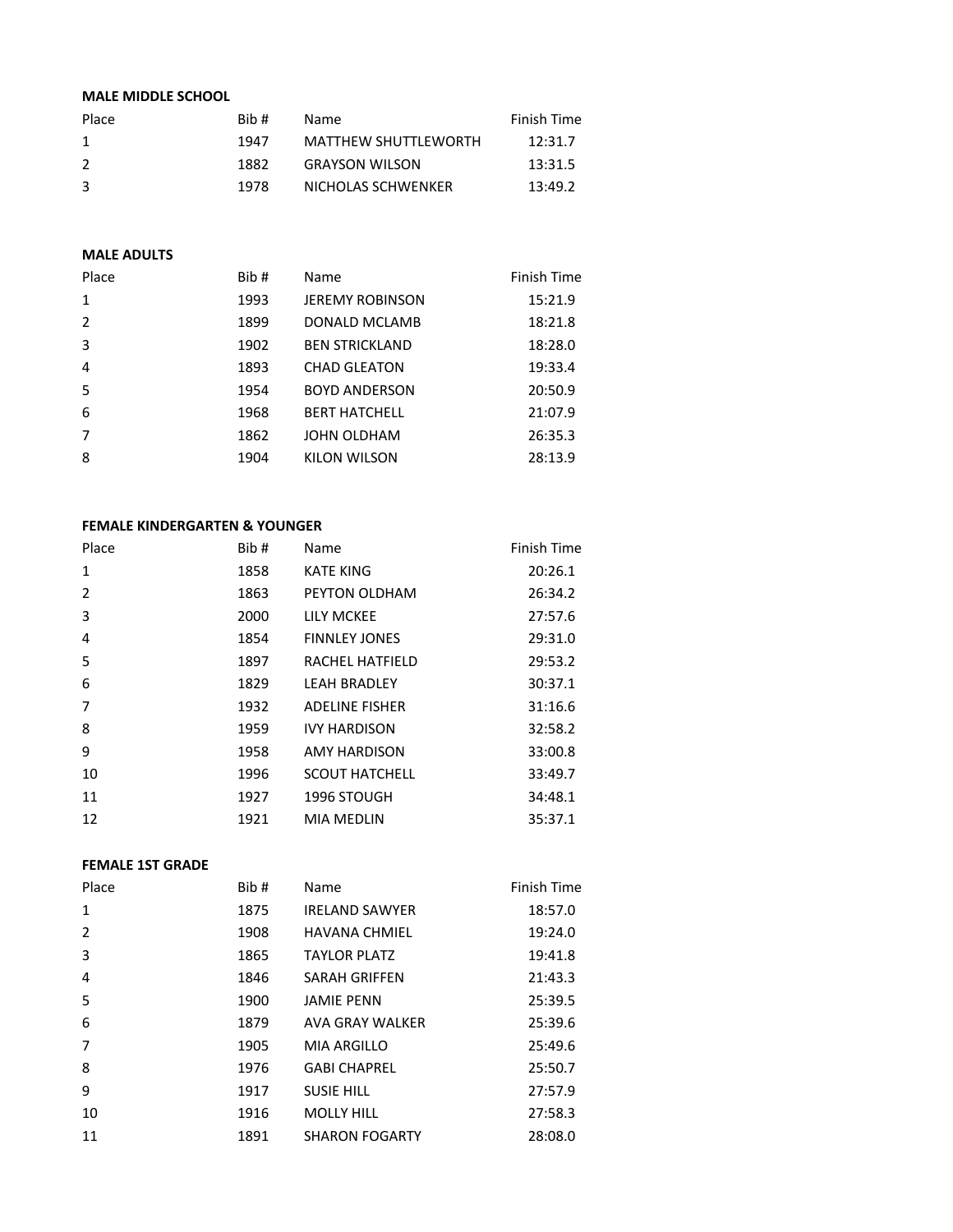| 12 | 1828 | KIERAN BRADLEY          | 28:12.8 |
|----|------|-------------------------|---------|
| 13 | 1888 | LIZ CRACE               | 29:08.6 |
| 14 | 1835 | ALEXA CRACE             | 29:08.6 |
| 15 | 1915 | KIM HENRY               | 29:41.8 |
| 16 | 1990 | <b>FAITH STEPHENSON</b> | 33:22.3 |
| 17 | 1837 | <b>OLIVIA DITTMAR</b>   | 35:31.1 |

#### **FEMALE 2ND GRADE**

| Bib # | Name                    | Finish Time |
|-------|-------------------------|-------------|
| 1856  | <b>ALI KING</b>         | 14:41.9     |
| 1994  | <b>TAYLOR ROBINSON</b>  | 15:19.4     |
| 1836  | RORI DILISCIA           | 16:24.5     |
| 1930  | <b>QUINN WOMBLE</b>     | 20:25.9     |
| 1997  | <b>SADIE HATCHELL</b>   | 21:07.8     |
| 84    | <b>LUNA MOORE</b>       | 21:56.5     |
| 1850  | <b>RYLAN HARRIS</b>     | 23:51.9     |
| 1931  | <b>GRETCHEN FISHER</b>  | 24:35.5     |
| 1957  | <b>KYLIE GUMP</b>       | 25:44.0     |
| 1827  | <b>PEYTON AUTRY</b>     | 25:56.6     |
| 1903  | AMANDA WILKINSON        | 26:13.1     |
| 1920  | ELIZABETH LEWALLEN      | 26:24.5     |
| 1924  | <b>MELLA PALERMO</b>    | 26:27.4     |
| 1949  | <b>COURTNEY DELISLE</b> | 28:11.3     |
| 1950  | <b>BROOKLYN SAWYER</b>  | 28:15.3     |
| 1871  | <b>SKYLAR SANTUCCI</b>  | 28:28.1     |
|       |                         |             |

### **FEMALE 3RD GRADE**

| Place | Bib # | Name                        | Finish Time |
|-------|-------|-----------------------------|-------------|
| 1     | 1872  | <b>ASPEN SAWYER</b>         | 14:39.0     |
| 2     | 1866  | <b>BROOKE PLETCHER</b>      | 15:11.4     |
| 3     | 1945  | <b>EMERSON SHUTTLEWORTH</b> | 15:32.8     |
| 4     | 1999  | <b>HOLLY MCKEE</b>          | 16:17.7     |
| 5     | 1861  | LILY MCLAMB                 | 18:25.8     |
| 6     | 1830  | <b>MAREA BRADLEY</b>        | 19:55.1     |
| 7     | 85    | <b>NEVA MOORE</b>           | 20:28.8     |
| 8     | 1881  | <b>SKY WALKER</b>           | 20:42.3     |
| 9     | 1910  | <b>CHRISTINA CORTEZ</b>     | 21:02.0     |
| 10    | 1894  | <b>SUSAN GRIFFEN</b>        | 21:43.0     |
| 11    | 1909  | SOLANA CHMIEL               | 23:51.7     |
| 12    | 1925  | PIPER POWELL                | 24:13.2     |

#### **FEMALE 4TH GRADE**

| Place | Rib# | <b>Name</b>             | Finish Time |
|-------|------|-------------------------|-------------|
| 1     | 92   | <b>ALLISON PHILLIPS</b> | 14:57.9     |
| 2     | 1937 | ANGEL HILL              | 15:13.4     |
| 3     | 1874 | <b>ELLE SAWYER</b>      | 15:49.5     |
| 4     | 1934 | LIVIE KURTZ             | 16:55.9     |